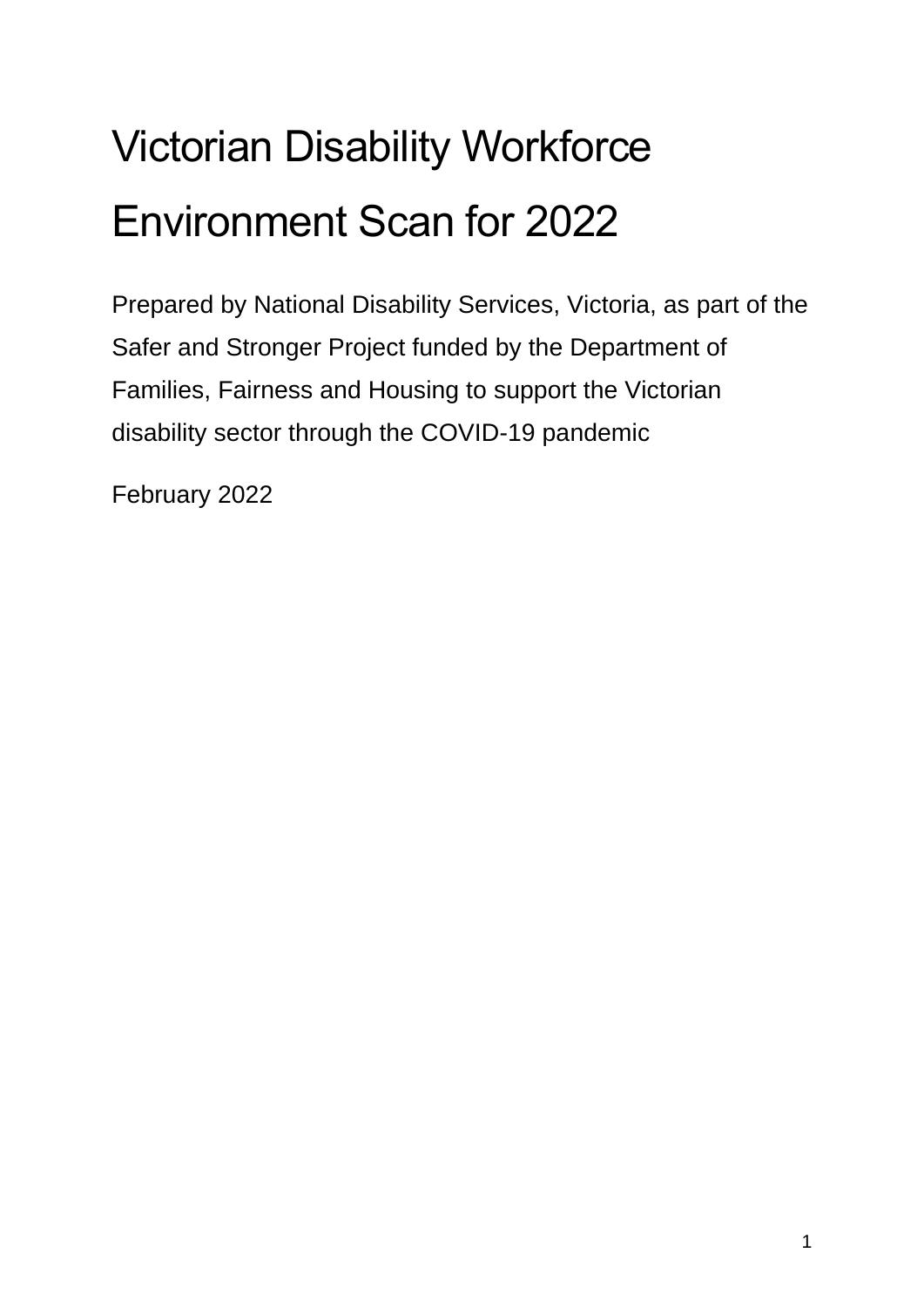# **Contents**

| Framework for service providers to meet COVID-19 workforce challenges in 2021 3  |
|----------------------------------------------------------------------------------|
|                                                                                  |
|                                                                                  |
|                                                                                  |
|                                                                                  |
|                                                                                  |
|                                                                                  |
| 2. Acute Allied Health workforce shortages requiring targeted interventions 13   |
|                                                                                  |
| 4. Lengthy delays in processing mandatory NDIS worker checks 15                  |
|                                                                                  |
| 6. Retention, increased mobility of workers and concerns about the 'Great        |
| 7. Widespread fatigue and mental health concerns for workers at all levels  17   |
|                                                                                  |
| Framework for service providers to meet COVID-19 workforce challenges in 2022 20 |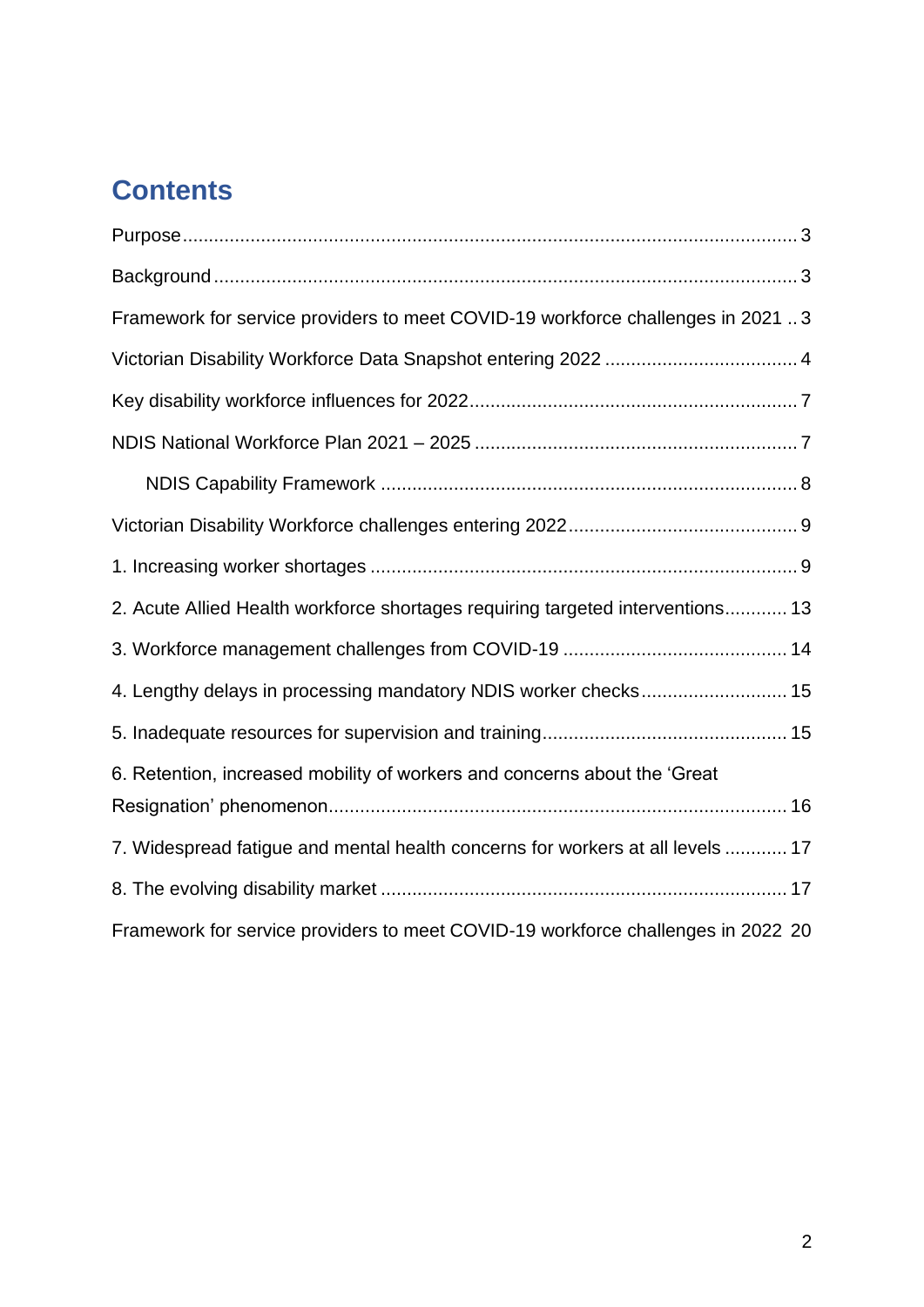# <span id="page-2-0"></span>Purpose

The purpose of this disability workforce environmental scan is to review the key influences on providers' ability to recruit, skill and manage the workforce requirements to provide quality disability services and meet their business objectives. This provides a guide for National Disability Services (NDS) to help address the workforce challenges and develop support priorities for 2022.

# <span id="page-2-1"></span>**Background**

In late 2021 NDS commissioned consultants Purpose at Work to produce a workforce report to inform work on supporting providers to navigate the workforce needs and impacts of COVID-19. Most workforce issues identified in this paper [Workforce support to the disability sector in response to Covid-19,](https://www.nds.org.au/images/workforce/workforce-project/NDS-COVID-19-Workforce-Paper_final-V-Public.pdf) are still impacting the sector. This report clarified the complexity around disability workforce. It identified new, exacerbated, hindering, and helping workforce impacts of COVID-19. This analysis underpinned recommended actions summarised in the following table.

# <span id="page-2-2"></span>Framework for service providers to meet COVID-19 workforce challenges in 2021

#### **Supply**

- Mapping what other employers are doing and foster collaboration
- Redeployment of staff
- Rapid response teams
- Recruiting ahead of shortages if possible
- Staggering shifts

#### **Skilling**

- Train and coach staff in infection control
- Upskill the workforce

#### **Creating and enabling workplace**

- Embrace and speed up implementation of new technologies
- Build COVID-19 response plan into existing emergency plans
- Scenario planning with upfront teams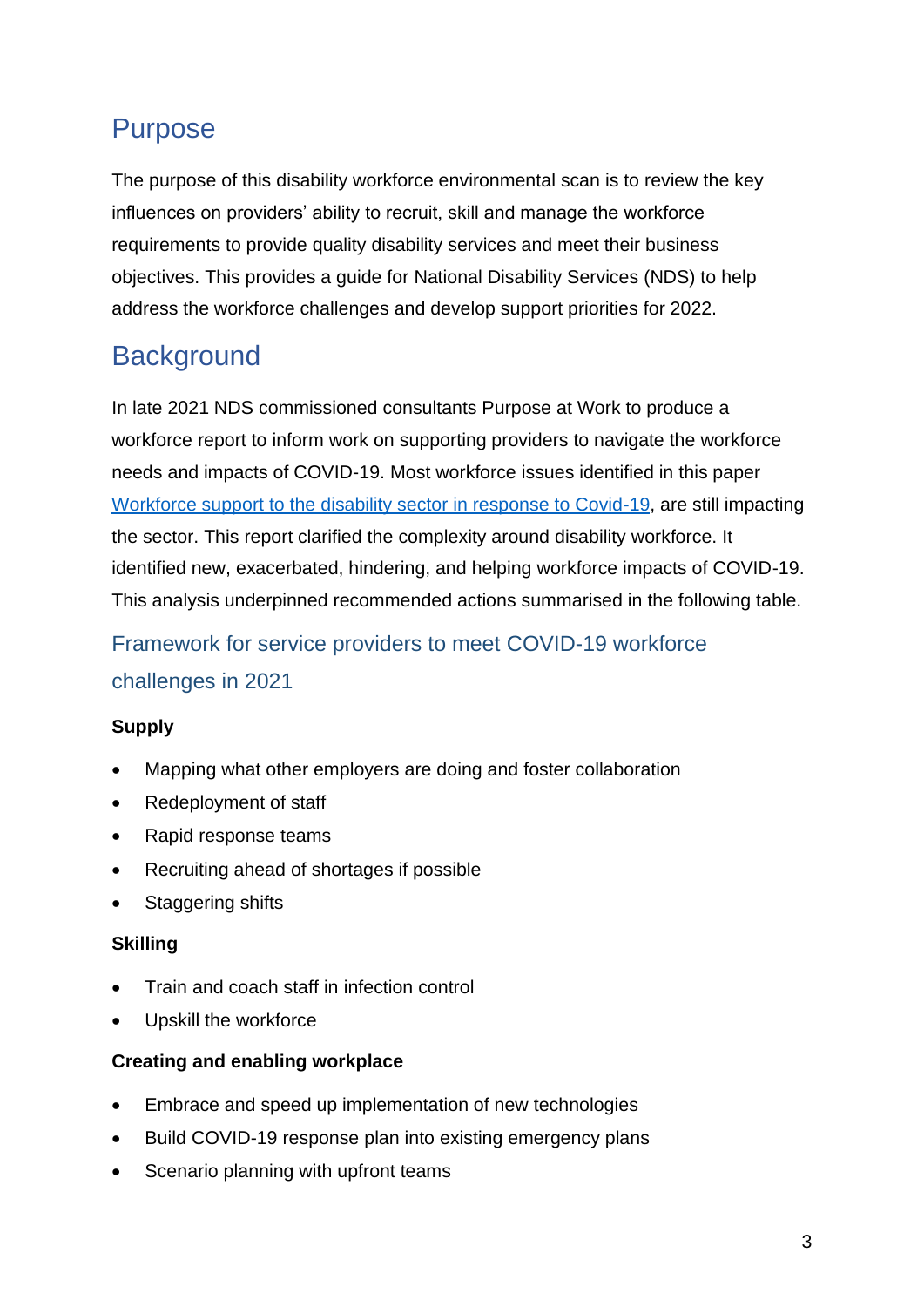• Additional wellbeing support

The report provided recommendations about how NDS could support service providers to manage their workforce issues arising in the COVID-19 context. Subsequently relevant activities were delivered as part of the Safer and Stronger Project<sup>1</sup> funded by the Victorian Department of Families, Fairness and Housing. Activities included

- Regional coordinated sector planning
- Supervision/Rostering expert forum
- Maximise government support
- Plain English resources
- Offer training and good practice workshops

# <span id="page-3-0"></span>Victorian Disability Workforce Data Snapshot entering 2022

The following information is taken from the [NDS State of the Sector Report 2021](https://www.nds.org.au/about/state-of-the-disability-sector-report) and the [NDS Disability Workforce Census Jan to June 2021](https://www.nds.org.au/images/news/2021-June-NDS_Workforce_Census_Key_Findings.pdf) released in December 2021. National data was collected for January to July 2021 from 305 organisations who participated in the census, covering 60,679 employees. This census period reflects the sector's continued disruption from the impacts of COVID-19 lockdowns and restrictions, particularly in the Eastern states. The following points are key facts

#### **Employment Status**

- 61 per cent of the workforce is employed permanently, with 33 per cent employed on a casual basis
- 79 per cent is employed part-time; 21 per cent full-time
- The rate of permanent employment decreased from 62.5 per cent last census, back to 61 per cent
- The rate of permanent part-time employment fell slightly to 79 per cent (from 82) per cent in December 2020)
- Looking at National data only, a decrease in permanent employment was reported, down from 62 per cent in December 2020 to 61 per cent in June 2021. Permanent part-time employment and the combined average hours worked per week also decreased, while the turnover rate for casual positions rose by four per cent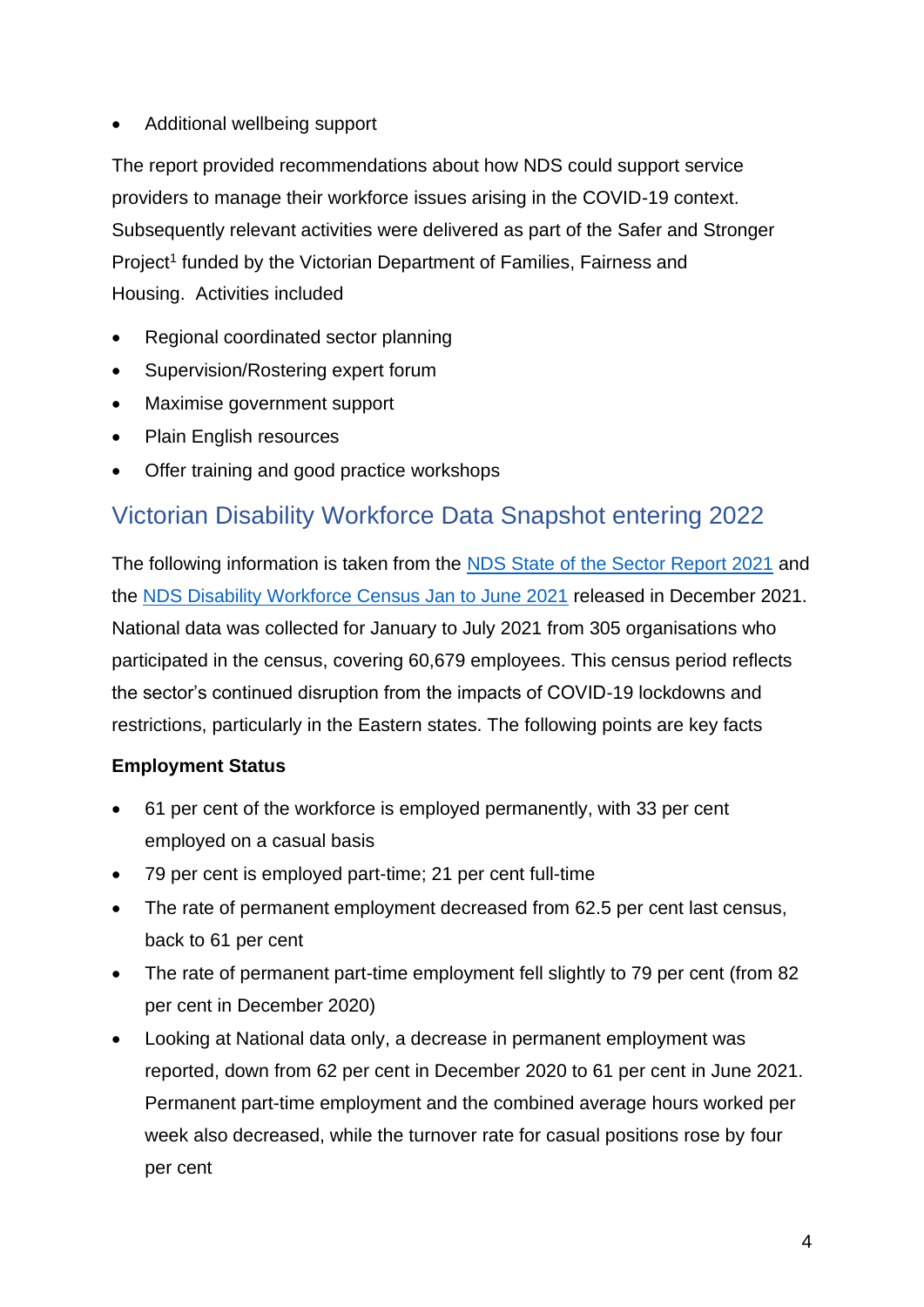#### **Type of employment (per cent)**

#### **Source: NDS State of The Sector Report 2021 (National Data)**

#### **Permanent**

- June 2016 58 per cent
- December 2016 57 per cent
- June 2017 54 per cent
- December 2017 51 per cent
- June 2018 54 per cent
- December 2018 57 per cent
- June 2019 55 per cent
- December 2019 60 per cent
- June 2020 62 per cent
- December 2020 62 per cent
- June 2021 61 per cent

#### **Casual**

- June 2016 36 per cent
- December 2016 38 per cent
- June 2017 41 per cent
- December 2017 41 per cent
- June 2018 41 per cent
- December 2018 41 per cent
- June 2019 40 per cent
- December 2019 34 per cent
- June 2020 34 per cent
- December 2020 31 per cent
- June 2021 33 per cent

#### **Fixed**

- June 2016 6 per cent
- December 2016 5 percent
- June 2017 6 per cent
- December 2017 8 per cent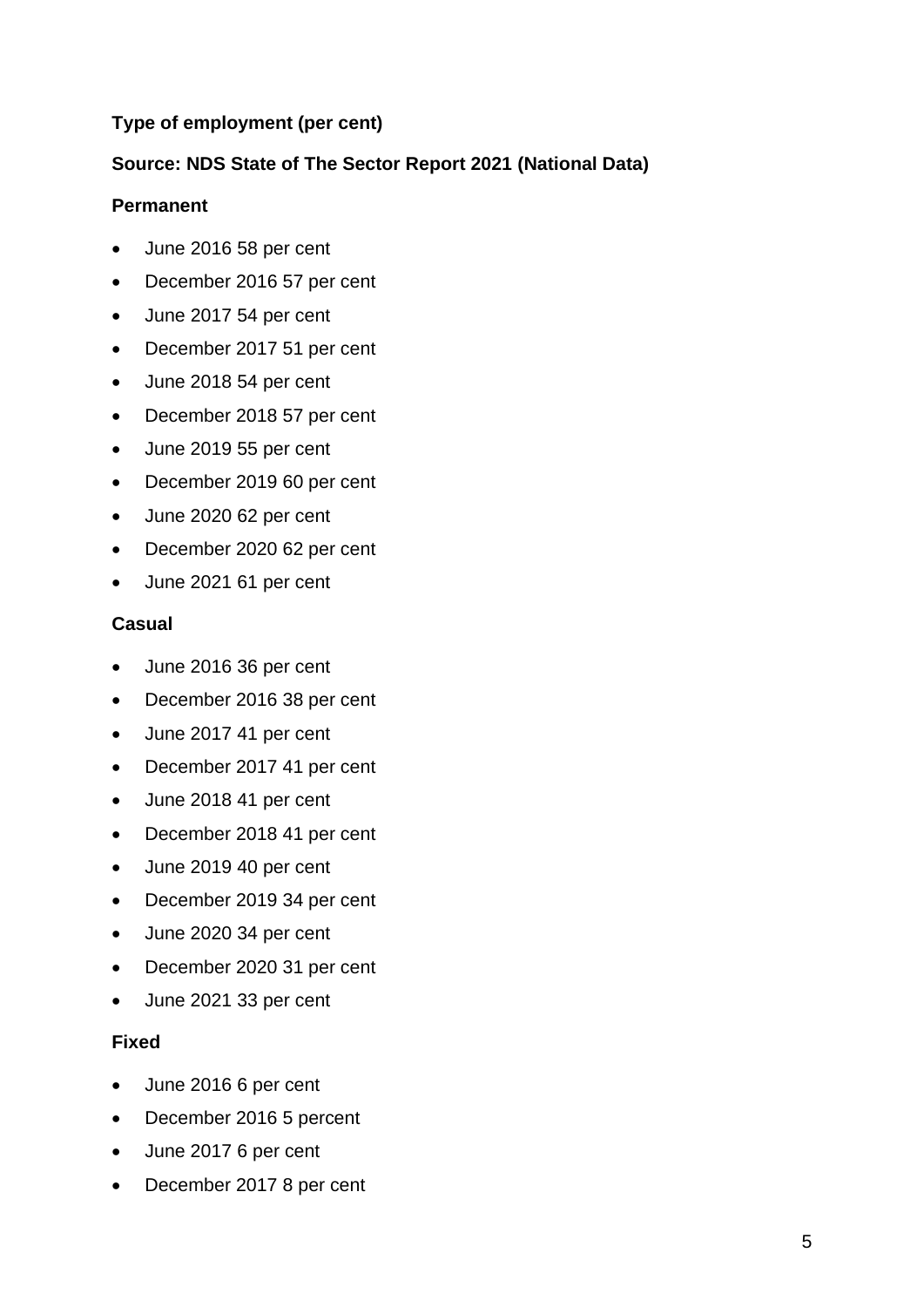- June 2018 6 per cent
- December 2018 6 per cent
- June 2019 4 per cent
- December 2019 6 per cent
- June 2020 5 per cent
- December 2020 6 per cent
- June 2021 6 per cent

#### **Working Hours**

- The average working hours for the sector is 22.4 hours per week, down from 24.2 hours in the previous census period. This may be much higher where workers work for more than one employer.
- Average hours worked per week across the sector declined from 24.2 to 22.4, matching the equivalent figure in June 2020.
- Declines in weekly hours worked were seen in Victoria (24.1 to 18 hours) and Western Australia (24.4 to 19.6 hours), while NSW saw an increase from 24.3 to 26.5 hours.
- Data is from employers it does not show employees who were working more hours per week, but across two or more employers. We are aware that many workers work for more than one disability employer and some work in both disability and aged care roles.

#### **Turnover Rate**

• The turnover rate for casual employees remained volatile, increasing from 18 pe cent to 22 per cent, while the turnover rate for permanent employees declined marginally from 11per cent to 10per cent.

#### **Gender Balance**

The workforce gender imbalance remains unchanged. Sixty-nine per cent of workers were female and 31 per cent male. This is in almost an inverse proportion to the NDIS participant gender profile, with 62 per cent of participants being male as of June 2021.

#### **Disability representation**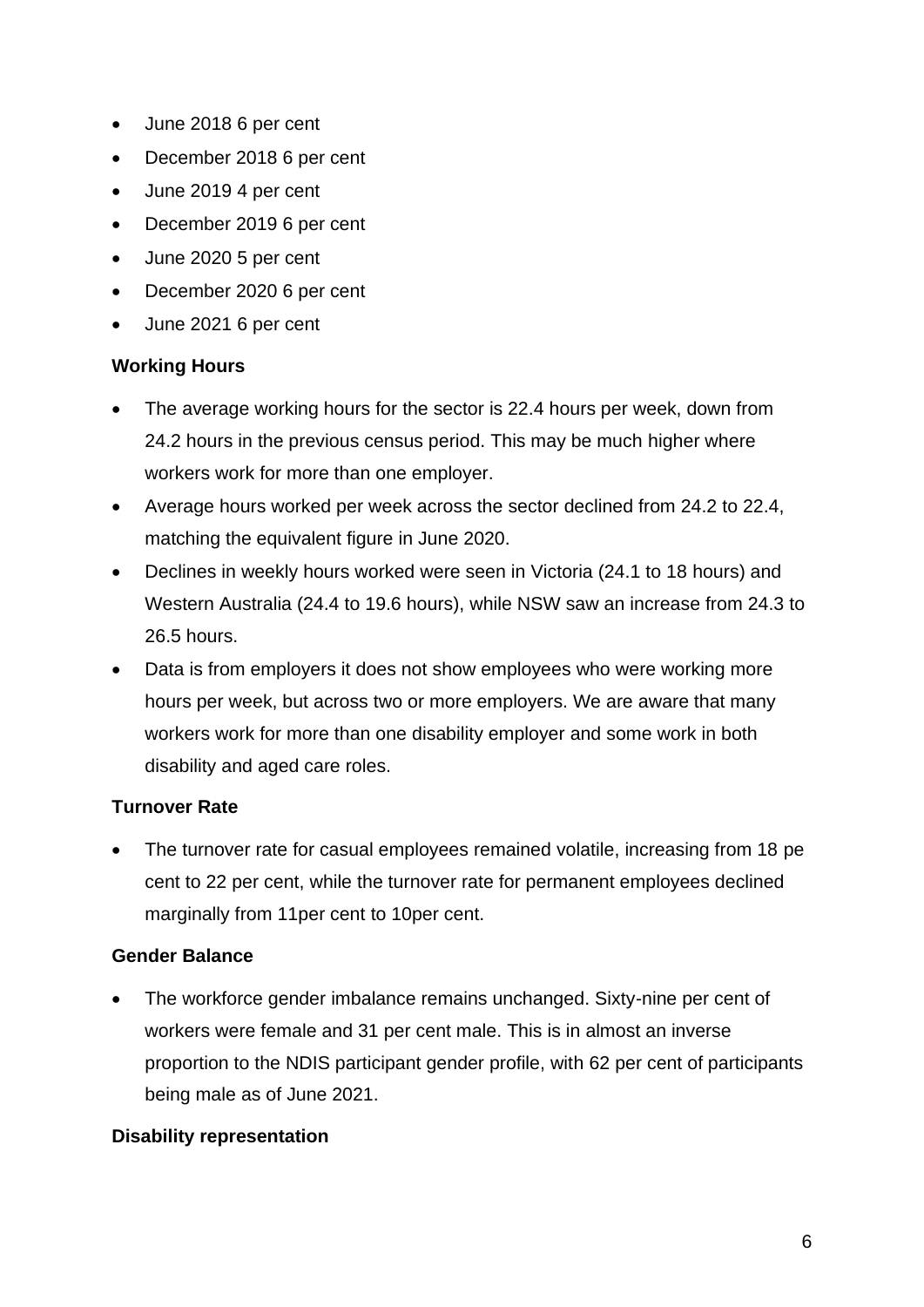• Of the 285 responses to questions relating to disability employment within the sector and board representation, 30 per cent employed 3 or more people with disability. Half, however, said they did not employ people with disability or didn't know. Eleven per cent said they employed 3 or more people in management roles. On board composition, 9 per cent indicated there were two or more people with disability in those roles.

## <span id="page-6-0"></span>Key disability workforce influences for 2022

Implementation of the NDIS National Workforce Plan 2021-2025 began in the second half of 2021 and continues in 2022. Other disability workforce influences include:

- Release of the NDIS Capability Framework content and tools to the sector
- Australian Government response to the Joint Standing Committee on the NDIS, Interim Report
- Findings and recommendations of the Aged Care, Mental Health (Vic) and continuing Disability Royal Commissions
- Reviews of nationally accredited qualifications relevant to the disability workforce
- Changing impacts and responses to living with COVID-19 particularly as new variants arise.

## <span id="page-6-1"></span>NDIS National Workforce Plan 2021 – 2025

Since the Workforce support to the disability sector in response to COVID-19 report the [NDIS National Workforce Plan 2021 –](https://www.dss.gov.au/sites/default/files/documents/06_2021/ndis-national-workforce-plan-2021-2025.pdf) 2025 was released in July 2021 by the federal Department of Social Security.

In the plan, Minister Reynolds acknowledges that "The care and support sector is one of Australia's largest and fastest growing sectors, with around 3,750 unfilled vacancies now and an additional 83,000 NDIS workers expected to be required by 2024." In addition, the Plan highlights the high turnover rate in the sector with 213,000 workers needed to replace workers leaving the sector to 2024 in addition to the new workers required.

The Plan aims to:

• Support and retain existing workers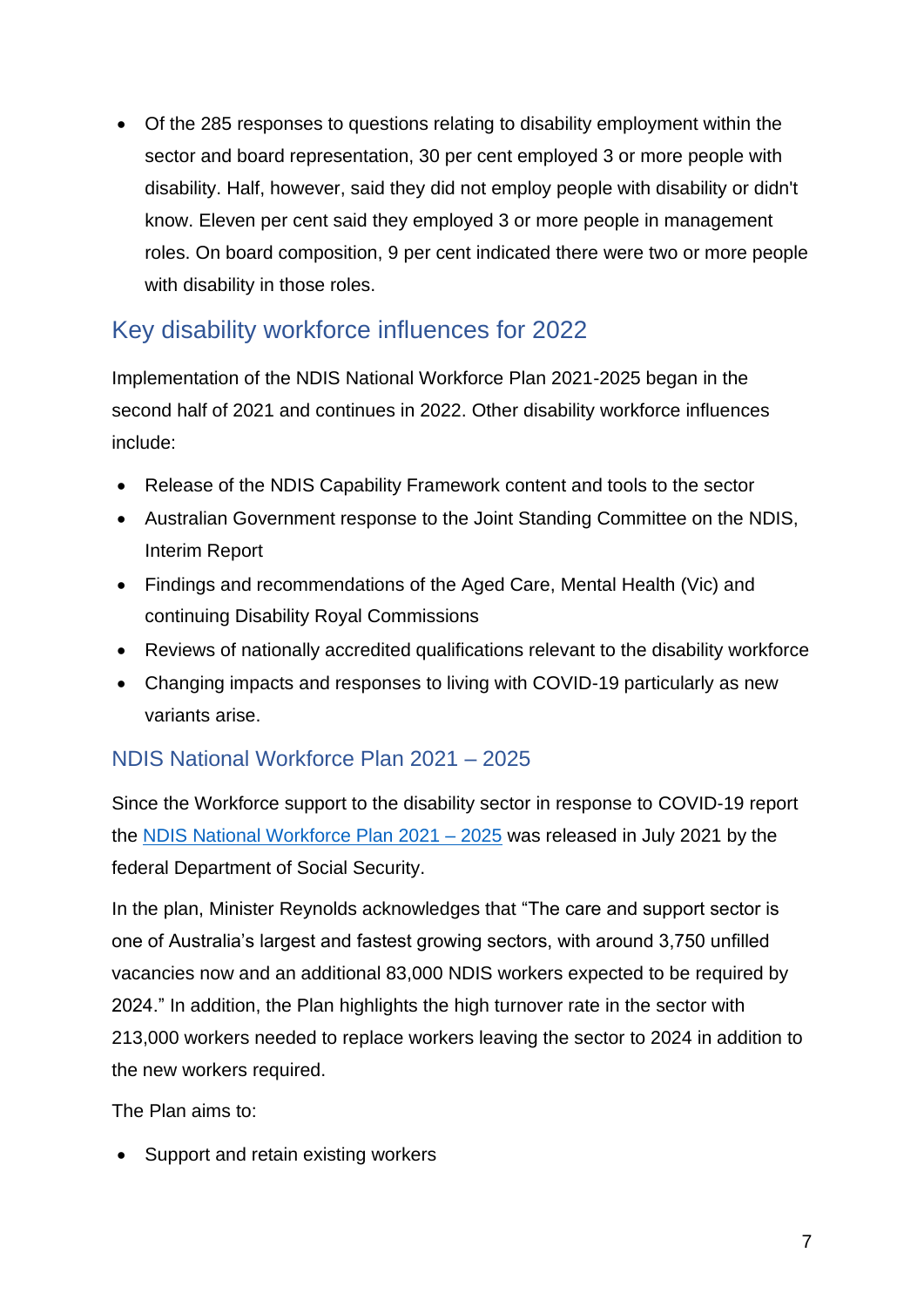- Grow the workforce
- Maintain the quality of participant supports provided by workers
- Sector efficiency and innovation

It identifies sixteen initiatives to address three priorities:

Priority 1: Improve community understanding of the benefits of working in the care and support sector and strengthen entry pathways for suitable workers to enter the sector

Priority 2: Train and support the NDIS workforce

Priority 3: Reduce red tape, facilitate new service models and innovation, and provide more market information about business opportunities in the care and support sector

Whilst investment in the disability workforce is welcome there are gaps in the Plan with little to address the need for increased resources for training and supervision. These are key factors in service quality, worker wellbeing and retention. There is also little to address the critical shortages of allied health professionals, see below.

#### <span id="page-7-0"></span>NDIS Capability Framework

The NDIS Quality and Safeguarding Commission released the NDIS Capability Framework in late 2020 to provide clarity to NDIS participants, workers and service providers about the attitudes, skills and knowledge expected of all workers funded by the NDIS. See the dedicated [website with information and resources for using the](https://workforcecapability.ndiscommission.gov.au/)  [Framework.](https://workforcecapability.ndiscommission.gov.au/)

Service providers have been considering how they can best use the Framework in their recruitment, training and supervision. Training providers have begun to look at how they integrate the Framework in training.

Australian Government response to Joint Standing Committee on the NDIS Interim Report recommendations

The Joint Standing Committee (JSC) on the NDIS released its [workforce interim](https://www.dss.gov.au/disability-and-carers-programs-services-for-people-with-disability-national-disability-insurance-scheme/australian-government-response-to-the-national-disability-insurance-scheme-workforce-interim-report-of-the-joint-standing-committee-on-the-national)  [report](https://www.dss.gov.au/disability-and-carers-programs-services-for-people-with-disability-national-disability-insurance-scheme/australian-government-response-to-the-national-disability-insurance-scheme-workforce-interim-report-of-the-joint-standing-committee-on-the-national) in October 2021. It contains recommendations that cover and seek improvements in:

• Funding arrangement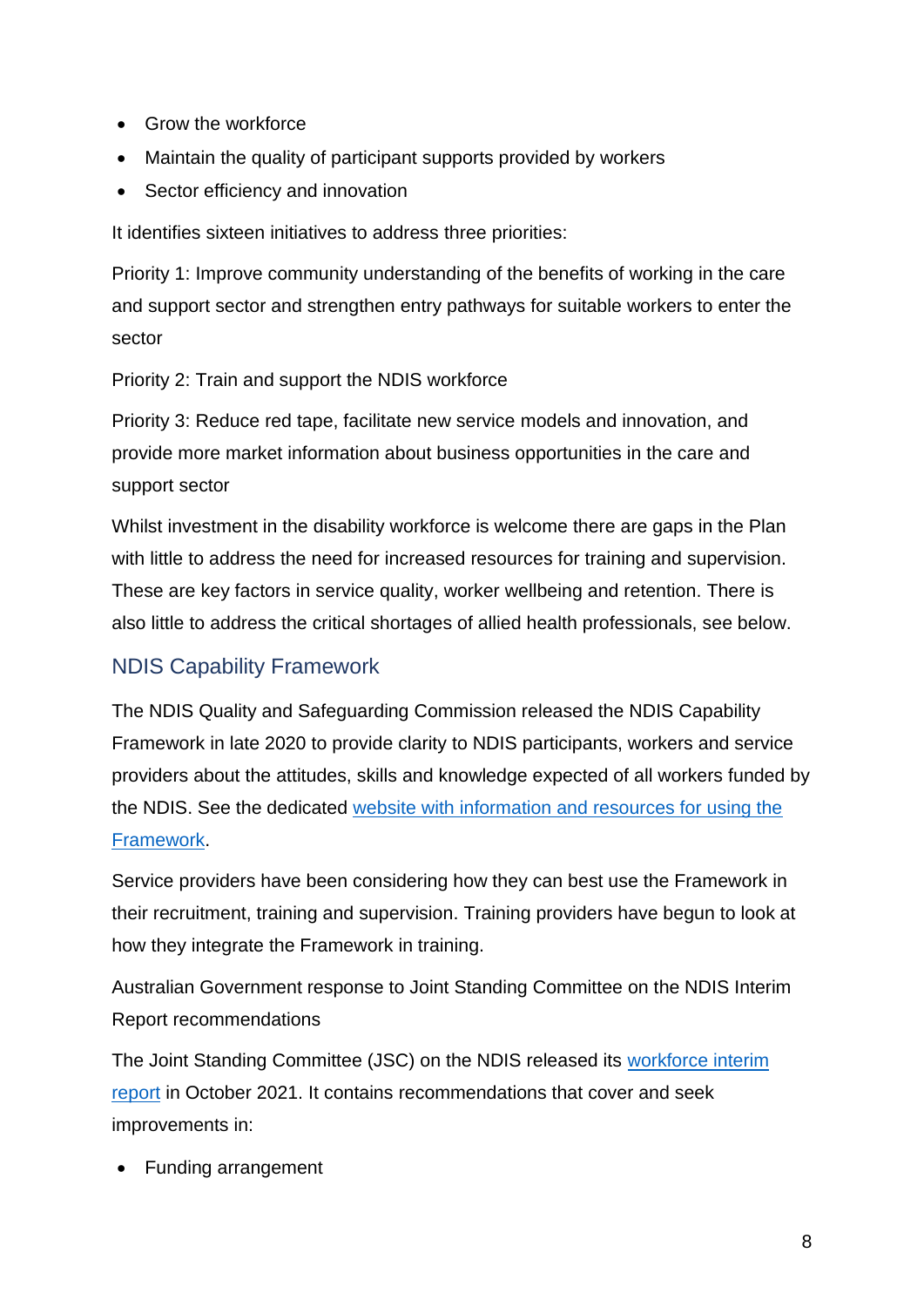- Training and accreditation
- Employment opportunities for people with lived experience of disability
- The distribution of allied health professionals
- Investing in the Aboriginal and Torres Strait Islander workforce and
- Securing reliable workforce data to support workforce planning policy development
- Marketing disability sector as an Employer of Choice

The recommendations subsequently supported by the Australian government seek to tackle: the gaps in the NDIS workforce data; improvements to skilling and training of NDIS workers; need for a focused approach to addressing the extreme shortage of allied health workers in part by redistributing the current allied health workforce; and improving the attractiveness of disability jobs to job seekers.

# <span id="page-8-0"></span>Victorian Disability Workforce challenges entering 2022

Entering 2022 NDS has identified a range of disability workforce challenges, including:

- Increasing worker shortages exacerbated by national labour shortages across most sectors
- Acute Allied Health workforce shortages requiring targeted interventions
- Workforce management challenges from COVID-19
- Continued lengthy delays in processing mandatory NDIS worker checks leading to long times from recruitment to starting on the job and loss of new recruits
- Inadequate resources for supervision and training
- Retention, increased mobility of workers and concerns about the 'Great Resignation' phenomenon already seen overseas
- Widespread fatigue and mental health concerns for workers at all levels
- The evolving disability market

#### <span id="page-8-1"></span>**1. Increasing worker shortages**

Australian employers across most sectors are raising concerns about their inability to recruit sufficient workers. The Victorian unemployment rate in January 2022 is 4.2 per cent, matching the National rate.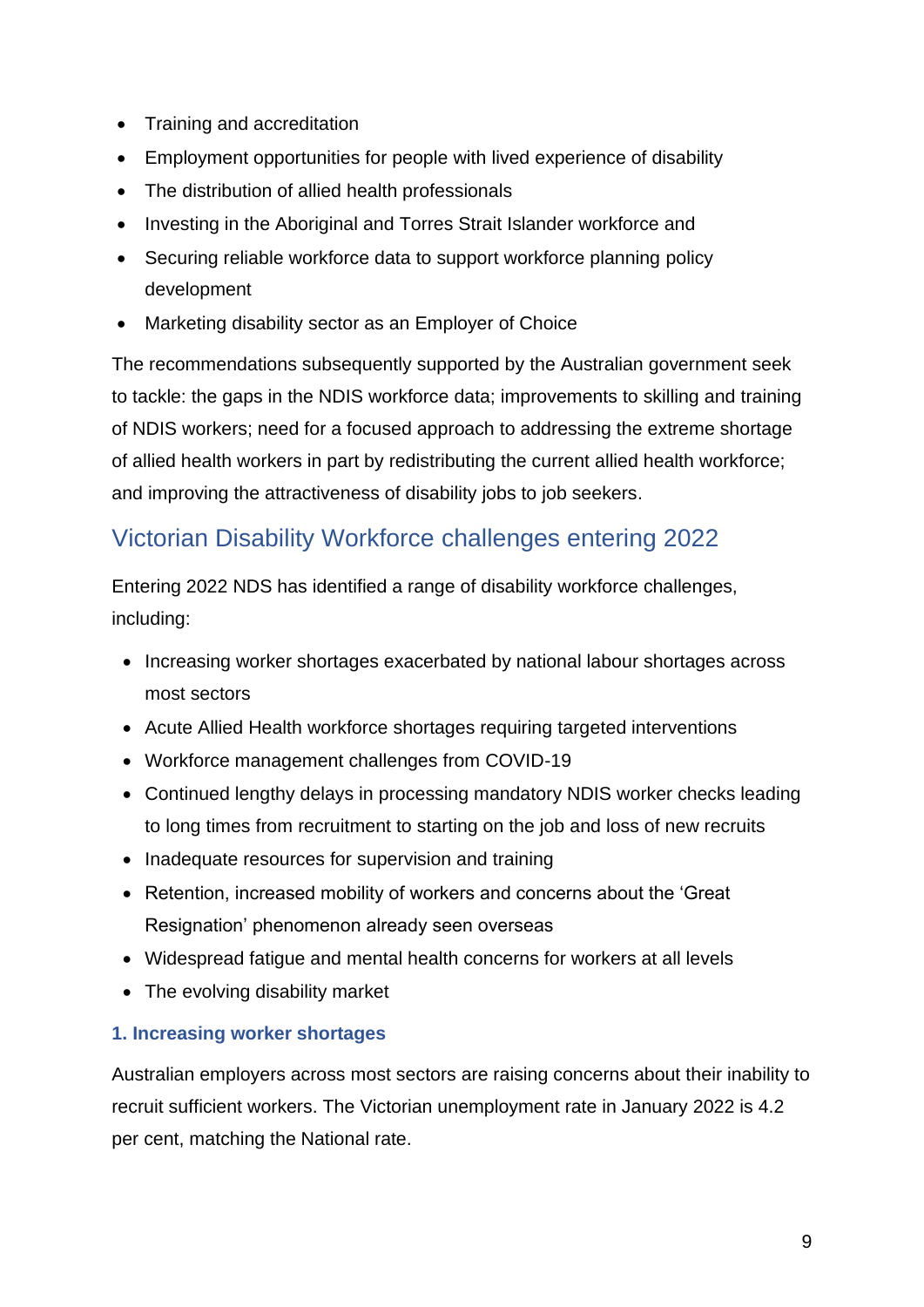NDS has been polling disability service providers on their most pressing issues at online meetings and webinars since September 2021. Workforce and access to rapid antigen testing have consistently been the top issues. Providers are reporting that it is now even harder to recruit enough disability workers than it was at the start of 2021.

The Victorian and Australian governments have instigated campaigns to promote job and career opportunities in the broader care and disability sectors, see the  $\overline{A}$  Life [Changing Life](https://www.careandsupportjobs.gov.au/?gclid=Cj0KCQiAosmPBhCPARIsAHOen-Oi39W0HrEIrI2GgNvS3AswhhNvp4ht1zseNRdDiw_jjbiZ8ymxS4MaAslcEALw_wcB&gclsrc=aw.ds) and [Work That Matters](https://www.vic.gov.au/disability-careers-work-matters) campaigns.

There are major sector reforms driving competition for staff across the health and community services sector. These include the national Aged Care Royal Commission, the current Disability Royal Commission, and the Victorian Mental Health Royal Commission. Recommendations and interim recommendations from these reviews all include the need for substantially increased workforce numbers and skills. This means competition for workers across the Health and Community Services sector has increased markedly.

At a federal level, the [Australian Government's response](https://www.health.gov.au/ministers/the-hon-greg-hunt-mp/media/177-billion-to-deliver-once-in-a-generation-change-to-aged-care-in-australia) to the [Aged Care Royal](https://agedcare.royalcommission.gov.au/sites/default/files/2021-03/final-report-recommendations.pdf)  [Commission recommendations](https://agedcare.royalcommission.gov.au/sites/default/files/2021-03/final-report-recommendations.pdf) includes \$652.1 million to increase and skill the aged care workforce. Of this \$9.8 million is to extend the national recruitment campaign, to help increase the skilled and dedicated aged care workforce.

The Victorian Government has committed to implementing all the recommendations of the Mental Health Royal Commission. These require significantly increasing and diversifying the mental health and wellbeing workforce. This should aid access for people with disability to needed mental health and wellbeing support. However, new workers will come from the same pools as new disability and allied health workers.

The tables below adapted from the NDS State of the Sector Report 2021 show that providers are finding it exceedingly difficult to achieve and maintain the workforce they need in Victoria and nationally. Anecdotal information points to this getting harder over the past year. Allied Health professionals are amongst the most difficult to recruit and retain.

**How difficult to recruit or retain staff (Victoria)**

**Source: NDS State of The Sector Report 2021**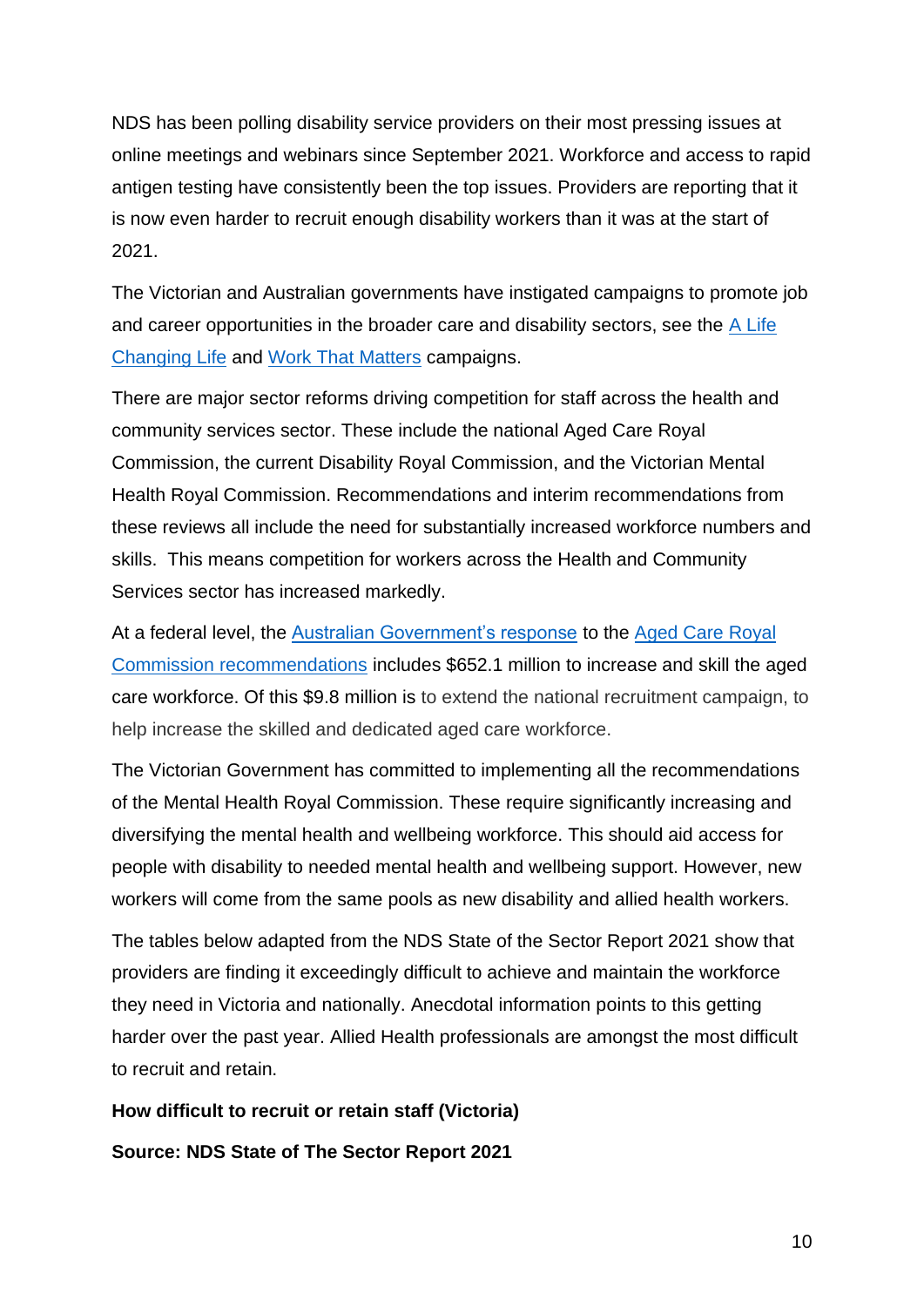#### **Difficult to recruit**

- Occupational therapist 96 per cent
- Speech therapist 95 per cent
- Physiotherapist 88 per cent
- Psychologist 86 per cent
- Dietitians 85 per cent
- Volunteers 72 per cent
- LAC/Planner 67 per cent
- Managers/supervisors of disability support workers 64 per cent
- Disability support worker 64 per cent
- Support Coordinator 62 per cent
- Marketing/business development 46 per cent
- Information Technology 44 per cent
- HR/Workforce Development 43 per cent
- Finance/Accounting 39 per cent

#### **Difficult to retain**

- Occupational 64 per cent
- Speech therapist 59 percent
- Physiotherapist 69 percent
- Psychologist 71 percent
- Dietitians 40 percent
- Volunteers 32 percent
- LAC/Planner 33 percent
- Manager/supervisors of disability support workers 24 percent
- Disability support worker 41 percent
- Support coordinator 22 percent
- Marketing/business development 14 percent
- Information Technology 7 percent
- HR/Workforce Development 23 percent
- Finance 5 percent

#### **How difficult to recruit or retain staff (National)**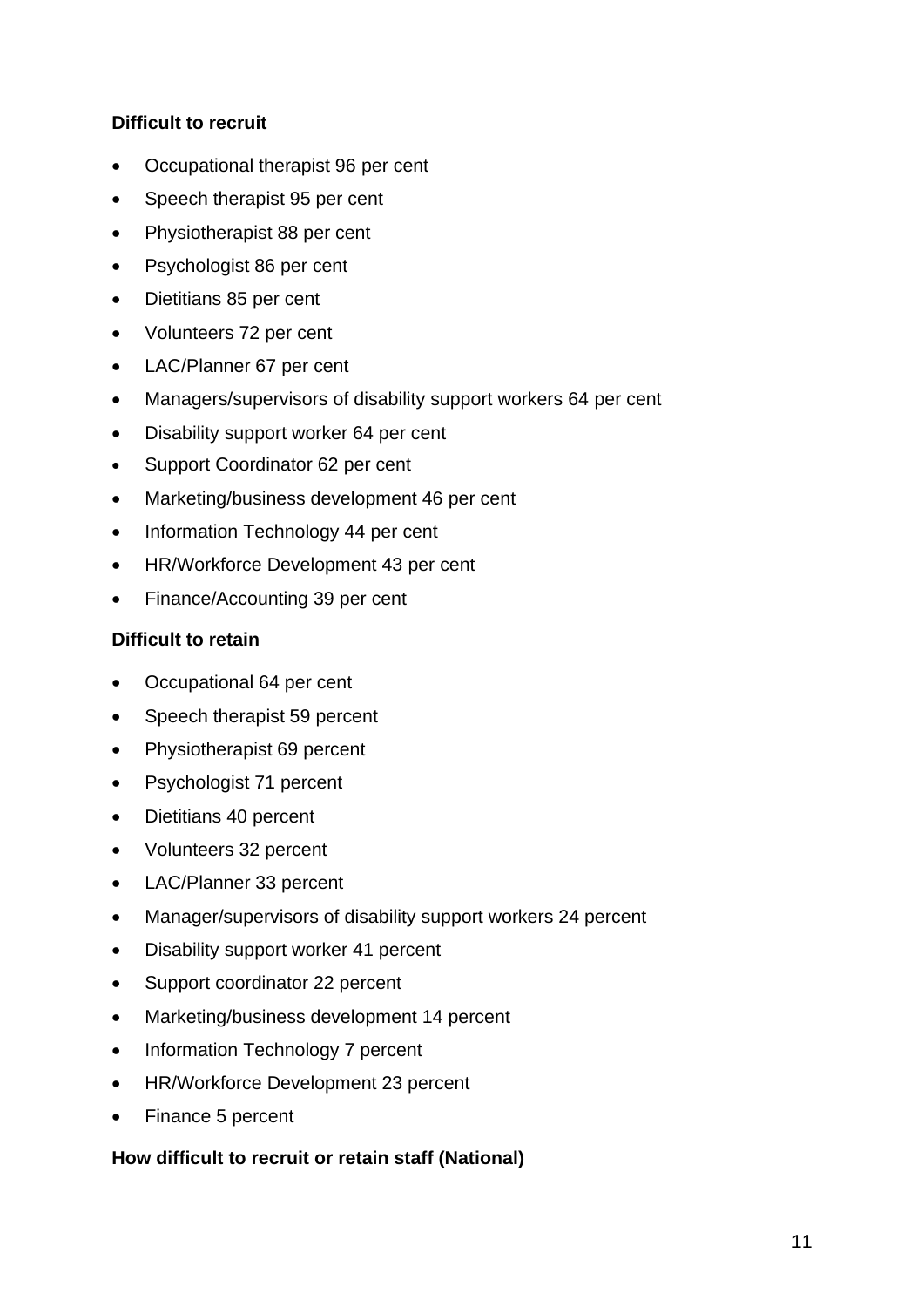#### **Source: NDS State of The Sector Report 2021**

#### **Difficult to recruit**

- Speech therapist 93 per cent
- Occupational therapist 92 per cent
- Psychologist 89 per cent
- Physiotherapist 80 per cent
- Dietitians 72 per cent
- Disability support worker 70 per cent
- Managers/supervisors of disability support workers 68 per cent
- Support Coordinator 65 per cent
- Volunteers 56 per cent
- LAC/Planner 48 per cent
- HR/Workforce Development 45 per cent
- Marketing/business development 44 per cent
- Information Technology 40 per cent
- Finance/Accounting 38 per cent

#### **Difficult to retain**

- Speech therapist 61 per cent
- Occupational therapist 65 per cent
- Psychologist 63 per cent
- Physiotherapist 55 per cent
- Dietitians 55 per cent
- Disability support worker 44 per cent
- Managers/supervisors of disability support workers 31 per cent
- Support Coordinator 32 per cent
- Volunteers 36 per cent
- LAC/Planner 38 per cent
- HR/Workforce Development 26 per cent
- Marketing/business development 19 per cent
- Information Technology 22 per cent
- Finance/Accounting 12 per cent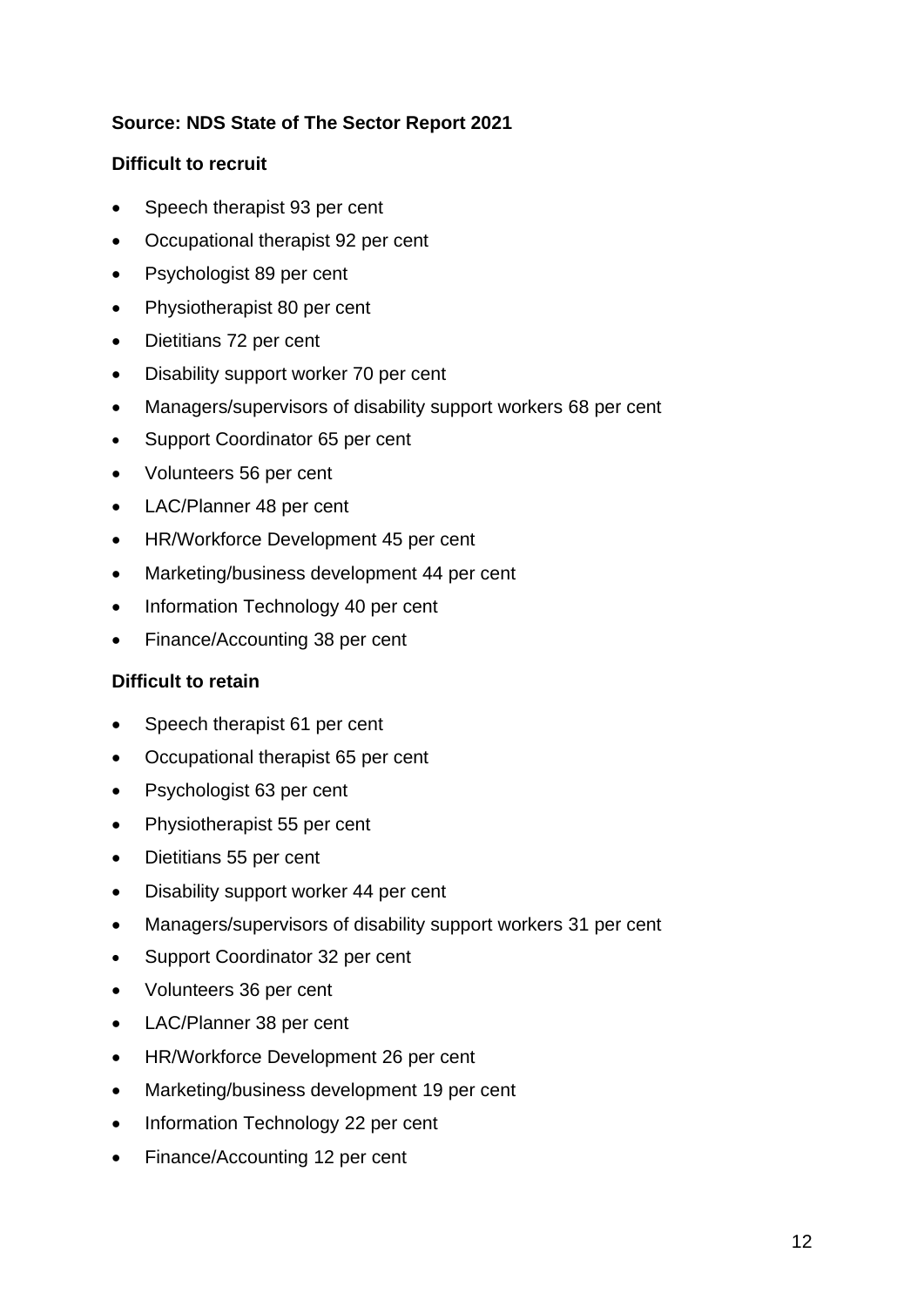#### <span id="page-12-0"></span>**2. Acute Allied Health workforce shortages requiring targeted interventions**

In Victoria and around Australia NDIS participants are finding it extremely hard to access allied health services, see above. Providers report that they are finding it impossible to recruit sufficient allied health professionals. This is driving typical wait times of 6 months to 2 years for allied health services. Some providers are closing waiting lists to avoid creating expectations of service provision that they cannot meet.

In the [NDS State of the Sector Report 2021,](https://www.nds.org.au/about/state-of-the-disability-sector-report) 'Working with adjacent sectors to respond to acute allied health shortages' is included as one of eleven elements of The Way Forward. This aligns with the direction of the NDS strategic goal focussing on supporting 'High quality and sustainable services by the sector'.

At a national level, the [NDIS National Workforce Plan 2021 –](https://www.dss.gov.au/disability-and-carers-publications-articles/ndis-national-workforce-plan-2021-2025) 2024 has two main strategies to address allied health shortages.

## **Explore options to support allied health professionals to work alongside allied health assistants and support workers to increase capacity to respond to participants needs**

The efficient delegation of appropriate tasks to allied health assistants or support workers can increase the capacity of allied health professionals by up to 17 per cent and enable allied health professionals to deliver more services to participants. Options will be explored through codesign to ensure appropriate models are developed and implemented. Future stages should explore additional training and regulatory requirements for Allied Health Assistants (AHAs) and support workers.

## **Enable allied health professionals in rural and remote areas to access professional support via telehealth**

Allied health professionals can be isolated and require support to review practice decisions, and supervision to provide high quality services to rural and remote participants. Options to enable allied health professionals to access professional support and supervision remotely will be explored, including for multidisciplinary team interventions.

Boosting the Local Care Workforce Program (BLCW) has been allocated responsibility for this work by the Department of Social Services (DSS). NDS Victoria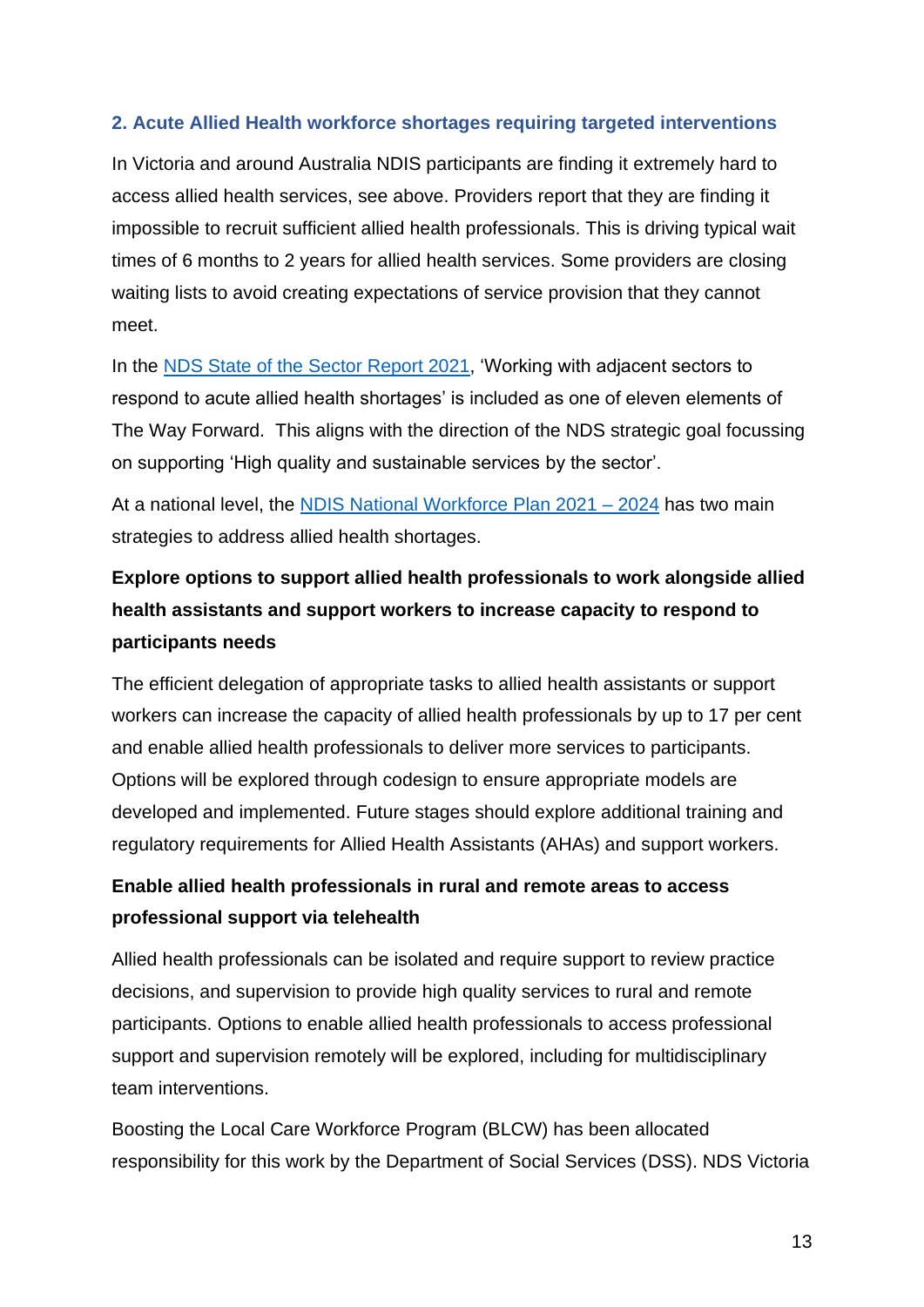has established a working relationship with the BLCW Allied Health Specialist. However, there has not been significant progress towards solutions in 2021.

NDS Victoria has been supporting the State funded project lead by Monash Health to develop an [AHA \(Allied Health Assistants\) State-wide Workforce Plan.](https://monashhealth.org/wp-content/uploads/2020/11/4-Kath-Greer-AHA-Workforce-Plan.pdf) This is nearing completion and early research was used to inform review of [AHA Cert Three](https://www.skillsiq.com.au/CurrentProjectsandCaseStudies/AlliedHealthAssistanceTPD)  [and Four training packages this year by the Skills IQ](https://www.skillsiq.com.au/CurrentProjectsandCaseStudies/AlliedHealthAssistanceTPD) that commenced in 2021.

In response to member concerns, NDS Victoria ran a workshop Exploring Solutions to Allied Health workforce shorta*ges* in September 2021. Providers are trying a wide range of recruitment strategies but still struggling to fill their vacancies. Given the extent and impact of the allied health workforce shortages further work to support providers to find an implement solutions and additional systemic approaches are urgently required.

#### <span id="page-13-0"></span>**3. Workforce management challenges from COVID-19**

Risks and requirements to manage in a COVID-19 environment have increased the pressure on training and supervision. Infection control training has been a major focus along with adapting services to try and support NDIS participants throughout the pandemic. Infection control measures currently require regular testing of disability workers, and in early 2022 there has been an extreme shortage of Rapid Antigen Tests (RATs).

There is variation but providers have had sometimes more than a quarter of their staff furloughed. They have tried to access surge workforce provisions through the NDIA and State and Federal government arrangements without success, leaving them to manage on reduced and already stretched staff. Some medium to large providers are using a Rapid Response Team model where they select, train, support and reward workers willing to work with COVID-19 positive clients. Efforts were made by providers to recruit ahead of the need for surge workforce. The long term and worsening shortages of workers has made this difficult.

The list below was compiled from polling of 54 disability service providers in January 2022. Workforce shortages are impacting 65 per cent of the providers polled. Access to Rapid Antigen Tests (RATs) is directly related to workforce availability and well as client safety. This also shows that 39 per cent have concerns for the mental health and well-being of their workers.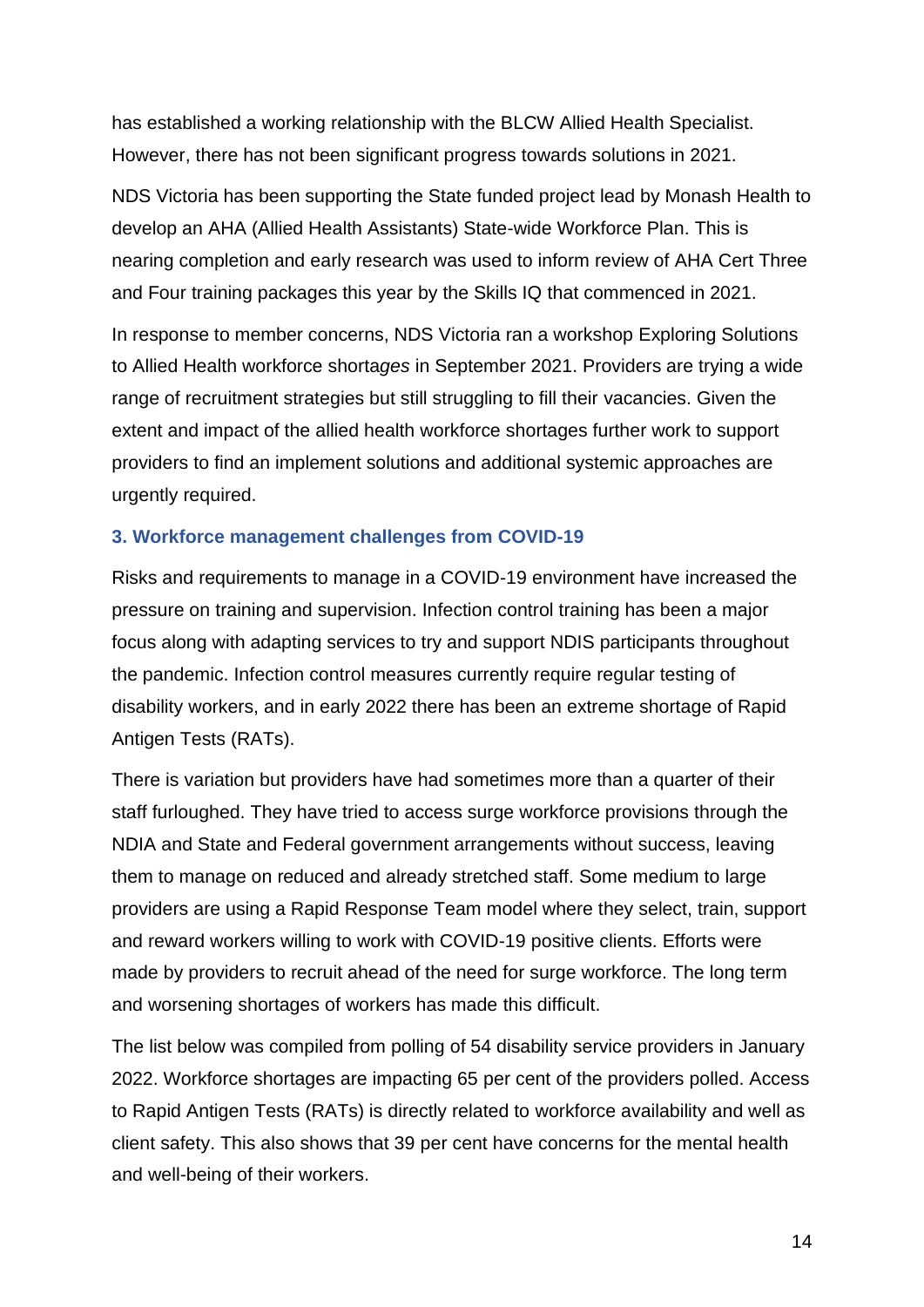#### **What are your key concerns over the coming weeks?**

- Economic viability; increased staff costs and lower incomes 44 per cent
- Restrictions and quarantine requirements not appropriate for disability settings 11 per cent
- Supporting participants who test positive for COVID 19 28 per cent
- Workforce shortages 65 per cent
- Access to RATs 70 per cent
- Priority to PCR testing 9 per cent
- Access and claiming for PPE 13 per cent
- Mental health and wellbeing of staff 39 per cent
- Mental health and wellbeing of participants 11 per cent
- Access to priority vaccinations 4 per cent

#### <span id="page-14-0"></span>**4. Lengthy delays in processing mandatory NDIS worker checks**

The NDIS Quality and Safeguarding Commission introduced mandatory NDIS worker screening checks on 1 February 2021 for all workers working for registered providers who are key personnel, deliver services directly to NDIS participants or are likely to require more than incidental contact with NDIS participants. Each State and Territory set up their own processes for workers to obtain an NDIS Screening Check.

The process in Victoria, managed by Services Victoria, has been beset with teething issues, resulting in lengthy delays with both the online and manual systems. As workers cannot start working with registered providers without these checks the delays have been a source of great frustration for already stretched providers. Many workers and volunteers have had to wait weeks or months to obtain clearances. They also have other options in the current labour market and promising workers have been lost to the sector, unprepared to put up with the delays.

NDS, Services Victoria and DFFH have worked to solve the problems and the situation has significantly improved although delays are still occurring.

#### <span id="page-14-1"></span>**5. Inadequate resources for supervision and training**

Concerns about the inability to provide adequate training and supervision within the current NDIS pricing model have been raised for some time. Some of this goes to the assumptions in the pricing model such as a 1: 15 ratios of supervisors to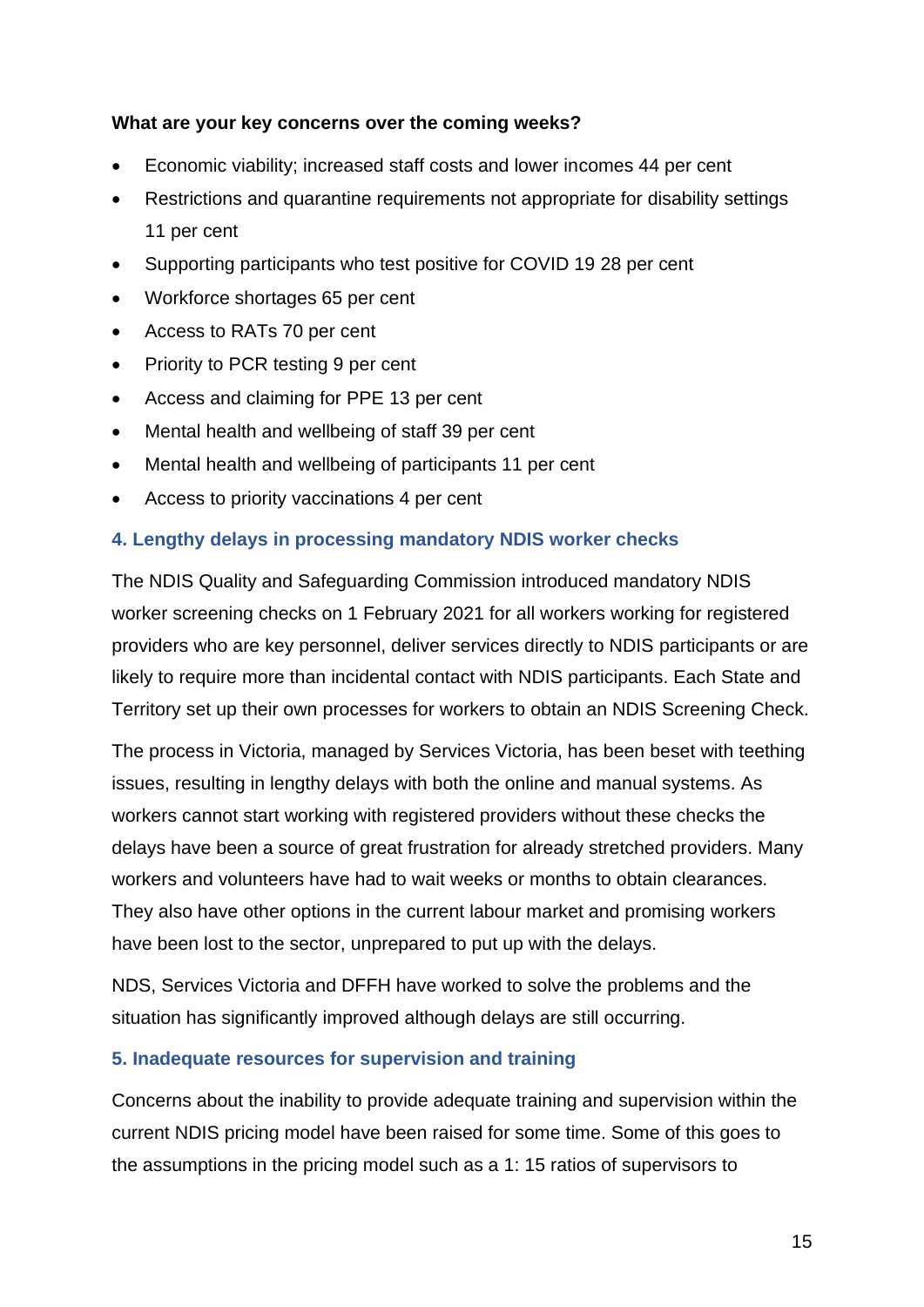workers. Given the highly casualised workforce this translates to around 1:30. Added to this are the one on one, off site, delivery for many services and the low level of leadership and management training employers can deliver. Providers have difficulty attracting and retaining Team Leaders. High levels of work complexity, sensitivity, and responsibilities teamed with low pay rates and development opportunities contribute to this issue.

COVID–19 has highlighted the importance of having trained staff who have the capacity to learn and apply necessary skills and procedures. Training is linked to career development and retention. It is also important for service quality. It is noted that with current funding settings, there are real challenges in providing ample supervision and training within the sector.

### <span id="page-15-0"></span>**6. Retention, increased mobility of workers and concerns about the 'Great Resignation' phenomenon**

The NDIS National Workforce Plan 2021 – 2025 notes that high workforce retention is crucial for service continuity and reducing the high cost of recruiting, onboarding, and training replacement workers. NDIS workforce turnover has been high relative to other sectors and if it remains at this level, the Plan predicts that the NDIS will lose around 213,000 workers to churn by 2024. This is in addition to the 83,000 new workers needed to meet growth in demand.

Providers are aware of the need for worker retention and the value of more stable workforces to quality services and organisational viability through cost savings. Supports have tended to focus on recruitment and attraction and now need to be balanced by building the knowledge, skills and resources to optimise worker retention.

The COVID-19 and labour market environment in 2021/2 has seen workers reconsider what is important to them in their life and work. This has seen increased mobility of workers and concerns about the 'Great Resignation' phenomenon already seen overseas being more apparent in Australia in the first half of 2022 and impacting our sector.

Creating an enabling work environment is an important part of retaining workers and maximising worker wellbeing and performance. This includes building positive work cultures characterised by psychological safety, wellbeing, engagement, connection,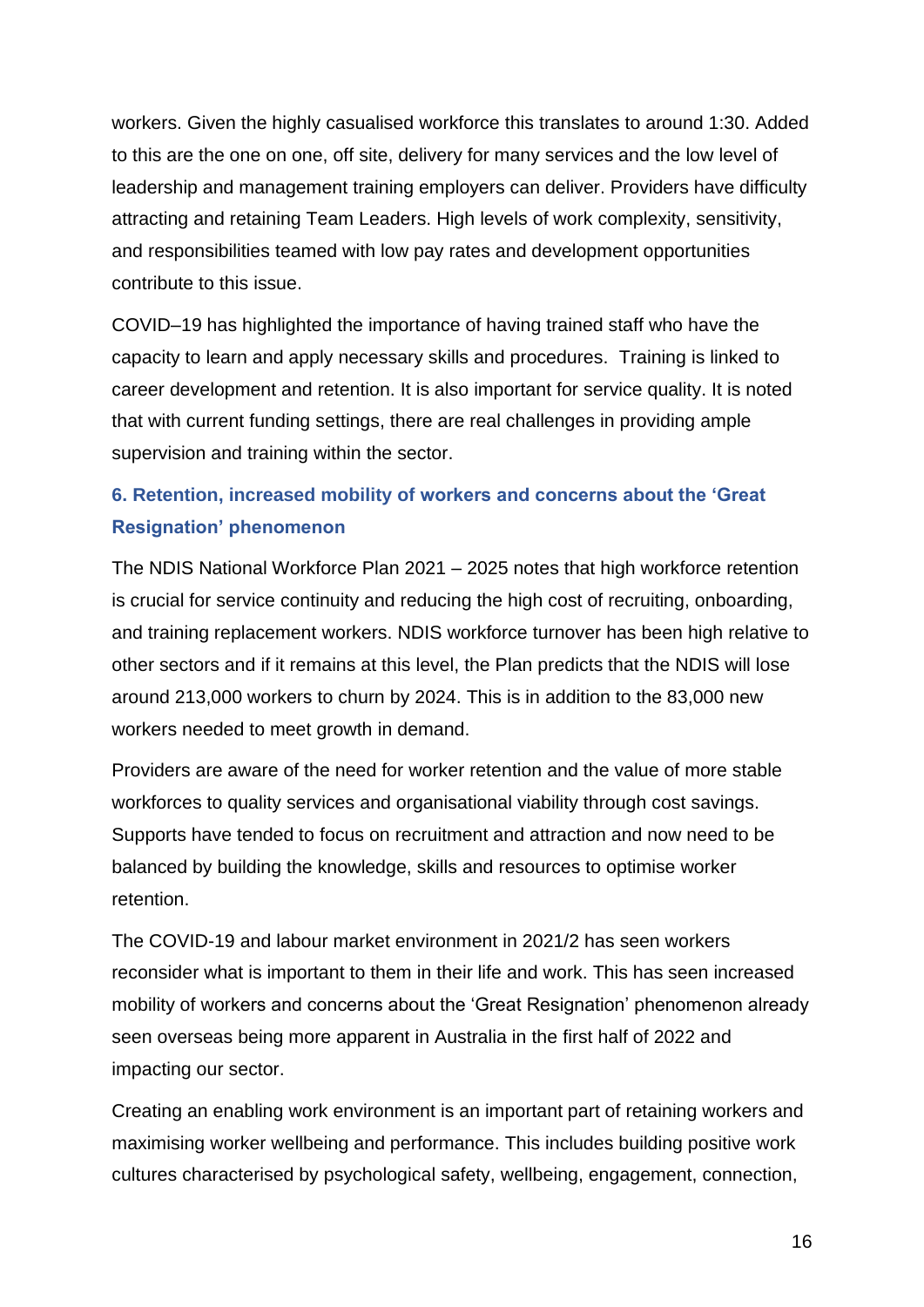stimulation and support. Also embracing and speeding up implementation of new technology.

#### <span id="page-16-0"></span>**7. Widespread fatigue and mental health concerns for workers at all levels**

Workers at all levels working in disability service delivery have worked through and adapted to a sustained level of uncertainty since February 2020. The demands have been substantial as they struggled to learn and implement new infection control practices, supported, and strived to keep clients, co-workers, themselves, and their families safe from severe illness and death from COVID-19. The need to furlough workers who were infected, or close contacts meant the remaining workers had to cover the work. Complex decisions needed to be made about what they could and could not provide.

Providers were reporting fatigue and concerns about worker wellbeing and mental health in 2020. This concern has continued as has the demands on workers and managers. At an online seminar [Covid and stress](https://sacsconsult.com.au/wp-content/uploads/2020/09/PRESENTATION-The-Stress-of-COVID-19-and-How-to-Manage-It-20-09-01.pdf) presented by SACs Consulting the point was made that whilst humans can manage stress in bursts living with sustained stress depletes resilience. The problem is with us now and requires solutions now and likely for some time to come as workers struggle to survive and recover from the impacts on them of delivering disability services and managing in the pandemic

#### <span id="page-16-1"></span>**8. The evolving disability market**

The market for NDIS services is dynamic and evolving. There are three broad features of current disability market development. These are the rise of online platforms, evolving regulation and substantial investments by venture capital. Online platform-based provider have emerged. Models vary as does the associated risk for NDIS participants. For instance, HireUp employ the workers that can be engaged through their online platform, taking responsibility for employee relations entitlements and requirements. On other platforms workers are sole traders offering their services without having to meet the quality and safeguarding requirements enforced by the NDIS Quality and Safeguarding Commission for Registered NDIS service providers. This complex regulatory environment leaves an imbalance of compliance requirements between registered and unregistered providers.

Disability service providers are reporting that they are experiencing the impact of some of their staff leaving them to become sole traders in the sector. Their concern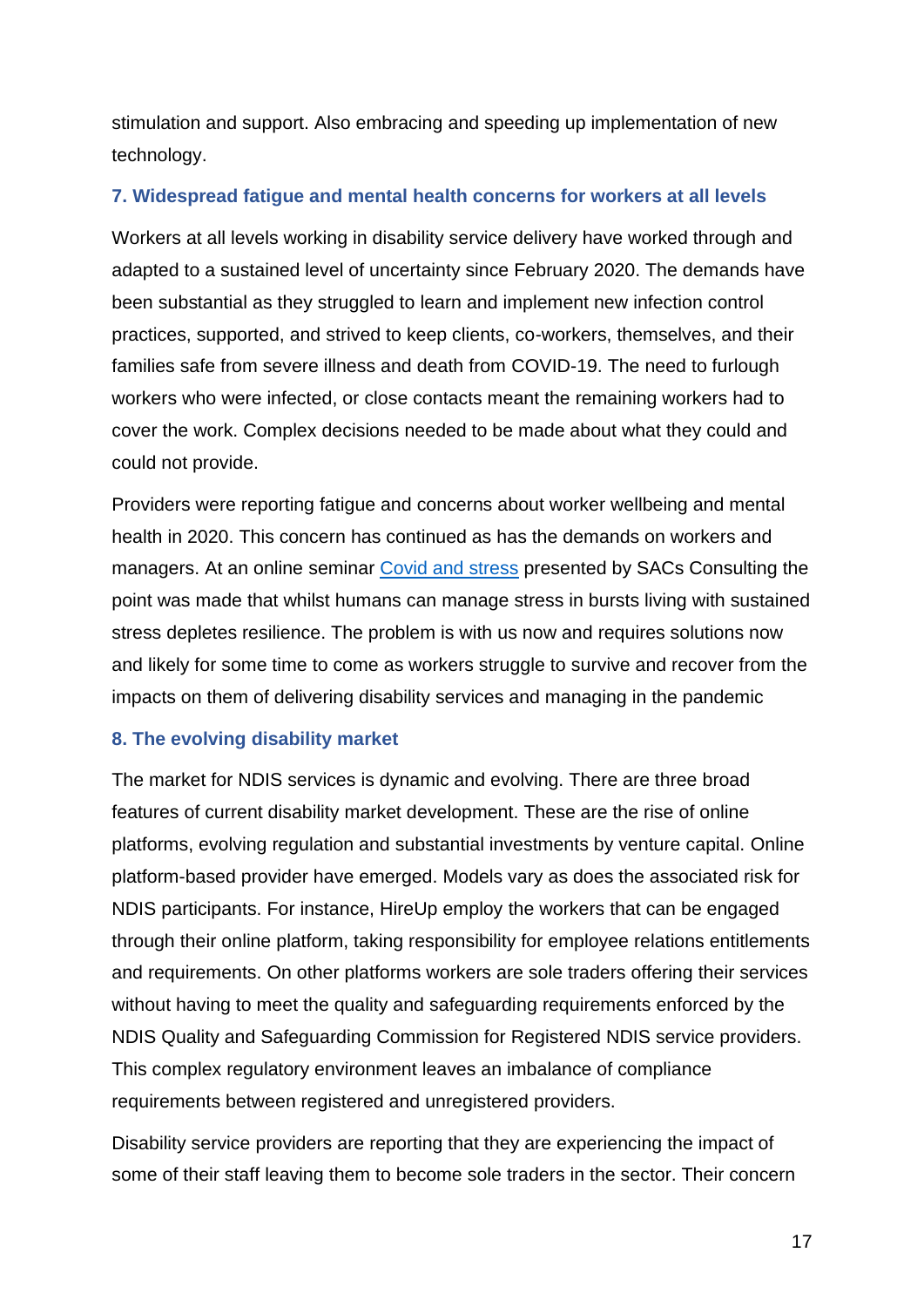is both the problem of losing workers when they already have shortages and concerns about the unregulated, sole trader environment

The following two charts, developed from NDIS quarterly reports, show that the average number of active providers per participant in Victoria has been steadily declining. While the proportion of active providers who are companies or organisations has been increasing. The first table demonstrates that participants are seeking services from fewer providers.

#### **Average number of active providers per active participant (Victoria)**

#### **Source: Compiled from NDIS Quarterly Reports March 2019 to September 2021**

1.56 active providers per active participant in March 2019 down to 1.17 active providers per active participants in September 2021.

The list below shows that despite anecdotal information about the rise of sole traders in Victoria the proportion has declined since March 2019. It is difficult to determine whether this decline has been linked to the impact of the pandemic where both workers and NDIS consumers have had to be cautious about who they interact with due to the risk of COVID-19 infection.

#### **Proportion of Active Providers by Legal Entity Type**

#### **Source: Compiled from NDIS Quarterly Reports March 2019 to September 2021**

#### **Individual Sole Trader**

- March 2019 42 per cent
- June 2019 41 per cent
- September 2019 37 per cent
- December 2019 36 per cent
- March 2020 35 per cent
- June 2020 32 per cent
- September 2020 30 per cent
- December 2020 29 per cent
- March 2021 27 per cent
- June 2021 27 per cent
- September 2021 24 per cent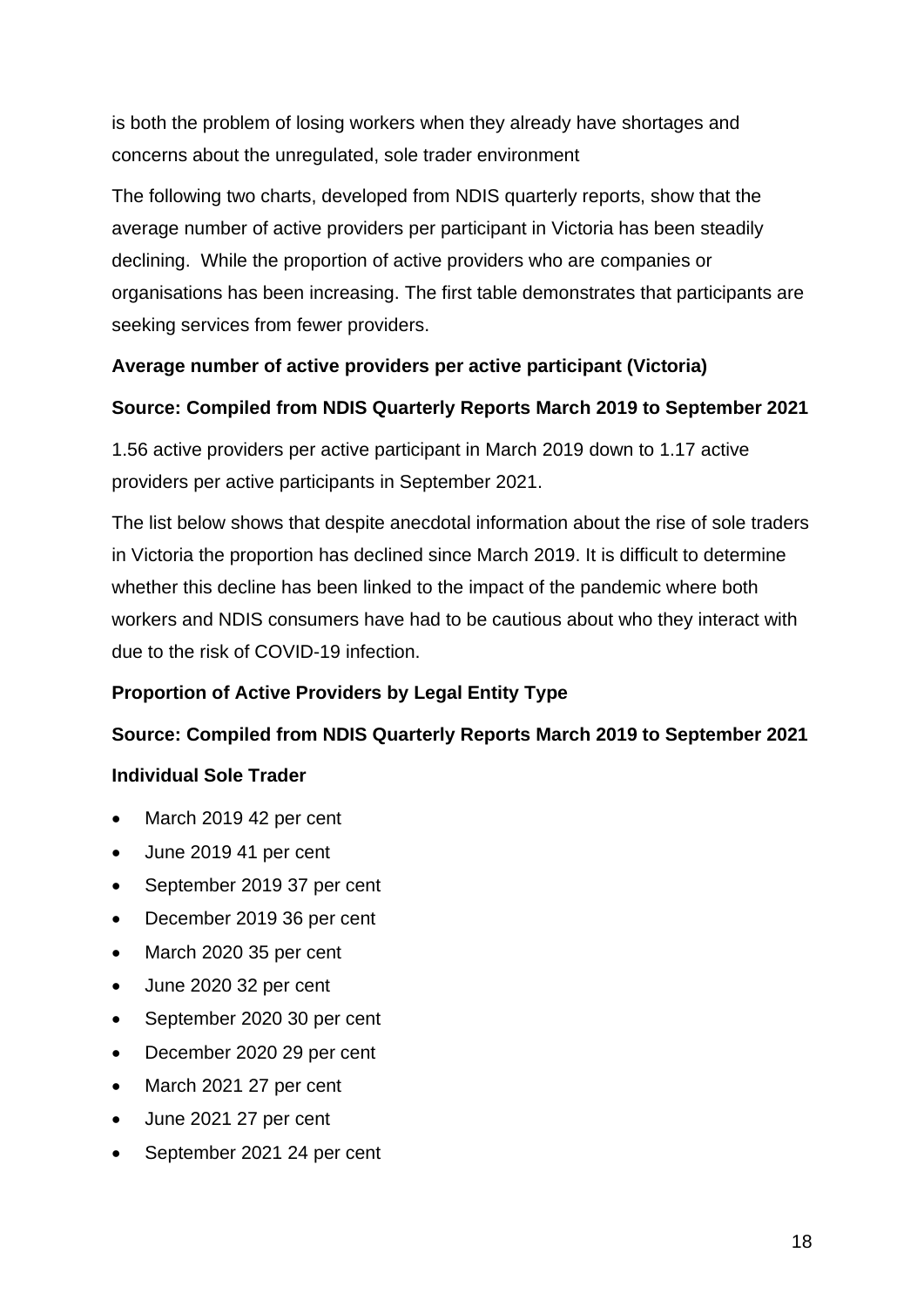#### **Company/Organisation**

- March 2019 58 per cent
- June 2019 59 per cent
- September 2019 63 per cent
- December 2019 64 per cent
- March 2020 65 per cent
- June 2020 68 per cent
- September 2020 70 per cent
- December 2020 71 per cent
- March 2021 73 per cent
- June 2021 73 per cent
- September 2021 76 per cent

With the introduction of the NDIS disability sector quietly grew to become a major economic stimulus whilst focussing on delivering needed support services to people living with disability. The NDS Workforce Connectors identified that the disability sector was often the largest employer in regional areas and if not the largest then certainly in the top three. In total, funding for the NDIS is expected to grow to \$122 billion over the next four years with contributions from the Commonwealth and states and territories.

Many providers are experiencing rapid growth in service delivery. Given this it is not surprising that over the past 12 to 18 months there has been large investments in online disability service and labour platforms. Just two examples of this in 2021 include [\\$40 million by SEEK Investments](https://www.startupdaily.net/2021/08/seek-backs-disability-services-venture-hireup-with-40-million-series-a/) in Hire Up and [\\$ 100 million by global fund](https://www.theweeklysource.com.au/mable-secures-100m-equity-investment-from-global-giant-general-atlantic-good-for-villages-and-caps/)  [General Atlantic](https://www.theweeklysource.com.au/mable-secures-100m-equity-investment-from-global-giant-general-atlantic-good-for-villages-and-caps/) in Mable.

The size and value of the NDIS Services market has seen a number of corporate investors attracted to the perceived opportunities in the sector. The full impacts of this change are yet to unfold but will put further pressure on existing providers and have workforce implications.

#### **Next Steps for NDS**

This document identifies an array of factors impacting on the Victorian disability workforce. This will inform NDS efforts to support the sector in 2022. On the basis of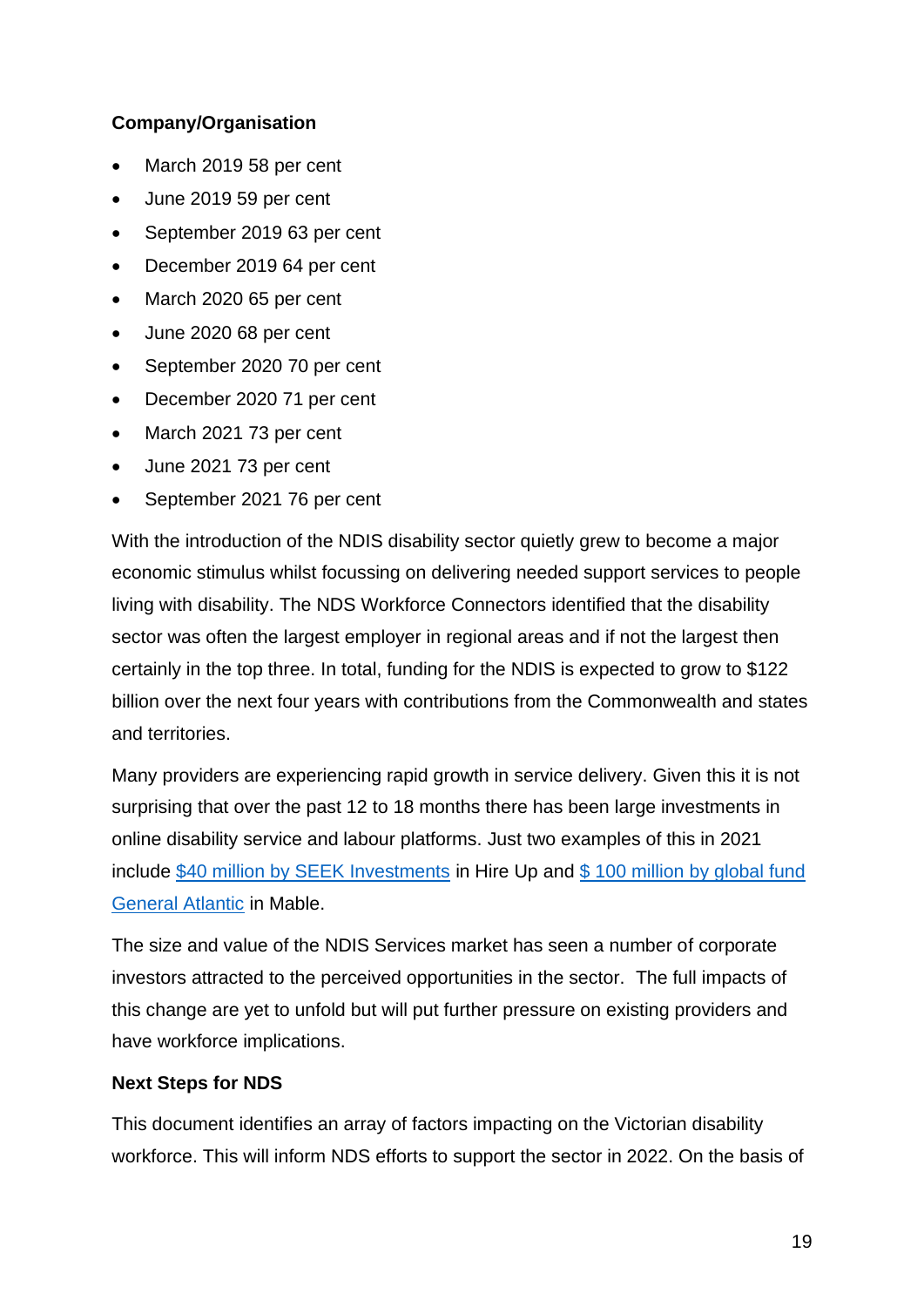the workforce data, consideration of current developments and trends, and input from disability service providers NDS will continue to focus on skilling, supply and helping providers create enabling work environments.

NDS will continue to leverage its extensive and close relationships with disability service providers, and relationships with relevant regulatory and government agencies. This will take the form of:

- Utilising our well-developed engagement infrastructure of communities of practice, online workshops, videos, podcasts, and other resources
- Partnering with key experts to inform our work and deliver webinars on workforce issues
- Seek further funding to enable us to continue to support the Victorian disability workforce
- Advocate and influence through the NDS industry advocacy and roles on steering committees and industry advisory groups.

# <span id="page-19-0"></span>Framework for service providers to meet COVID-19 workforce challenges in 2022

#### **Supply**

- Identify good practice with attraction and recruitment, capture and promote
- Foster collaboration amongst providers through CoPs (Community of Practice) etc.
- Effective use of online disability service and labour platforms.
- Support provider efforts to develop surge workforce options
- Promoting 'Jobs that Matter' and other government campaigns

#### **Skilling**

- Continue to provide webinars on variety of workforce topics to inform sector of evidence-based practice and strategies.
- Train and coach staff in infection, prevention, and control
- Support the upskilling of staff and managers re emergency management planning and responses re workforce